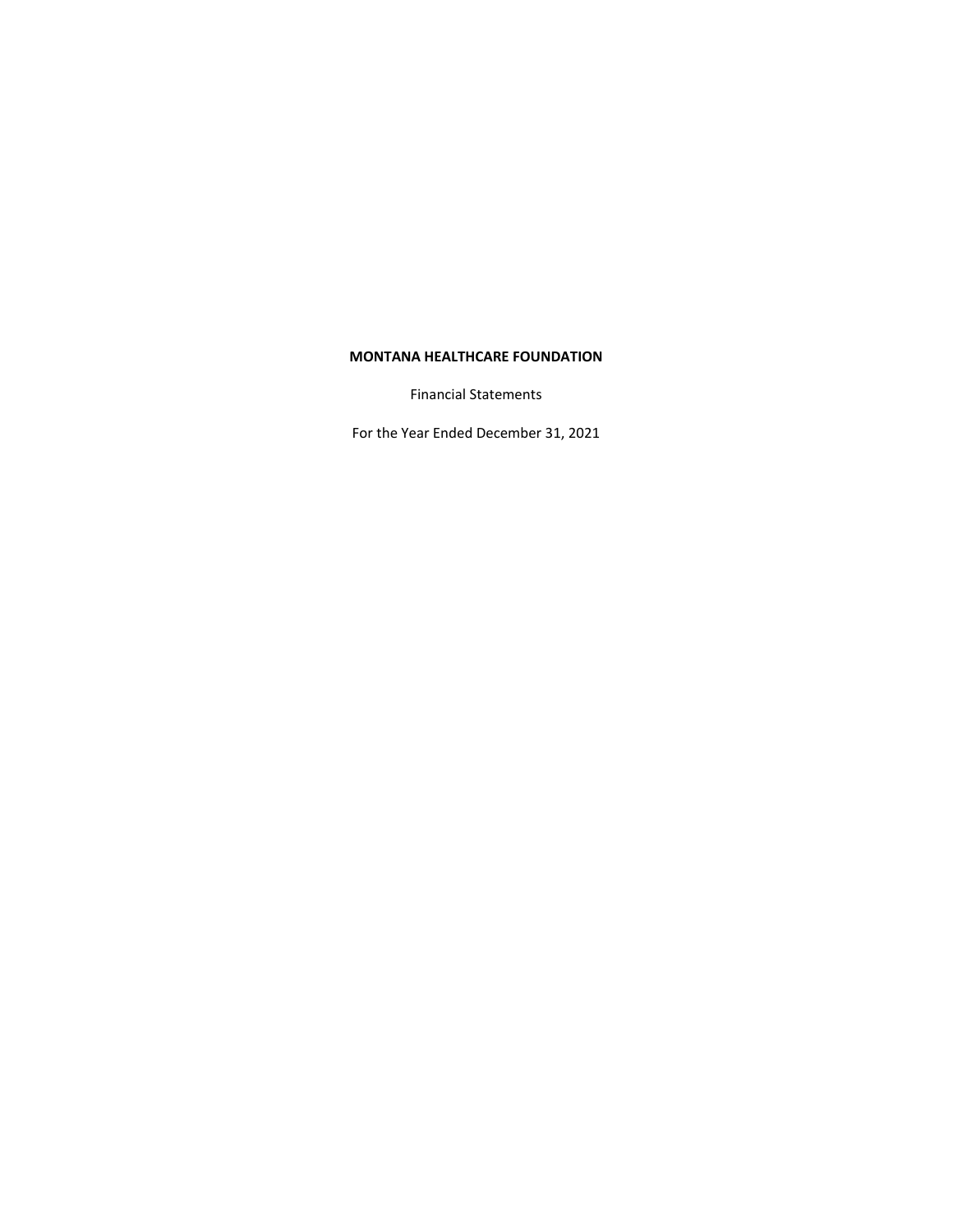# **Table of Contents**

|                                                   | Page     |
|---------------------------------------------------|----------|
| <b>Independent Auditor's Report</b>               | $1 - 2$  |
| <b>Financial Statements:</b>                      |          |
| <b>Statement of Financial Position</b>            | 3        |
| Statement of Activities and Changes in Net Assets | 4        |
| <b>Statement of Functional Expenses</b>           | 5        |
| <b>Statement of Cash Flows</b>                    | 6        |
| <b>Notes to Financial Statements</b>              | $7 - 16$ |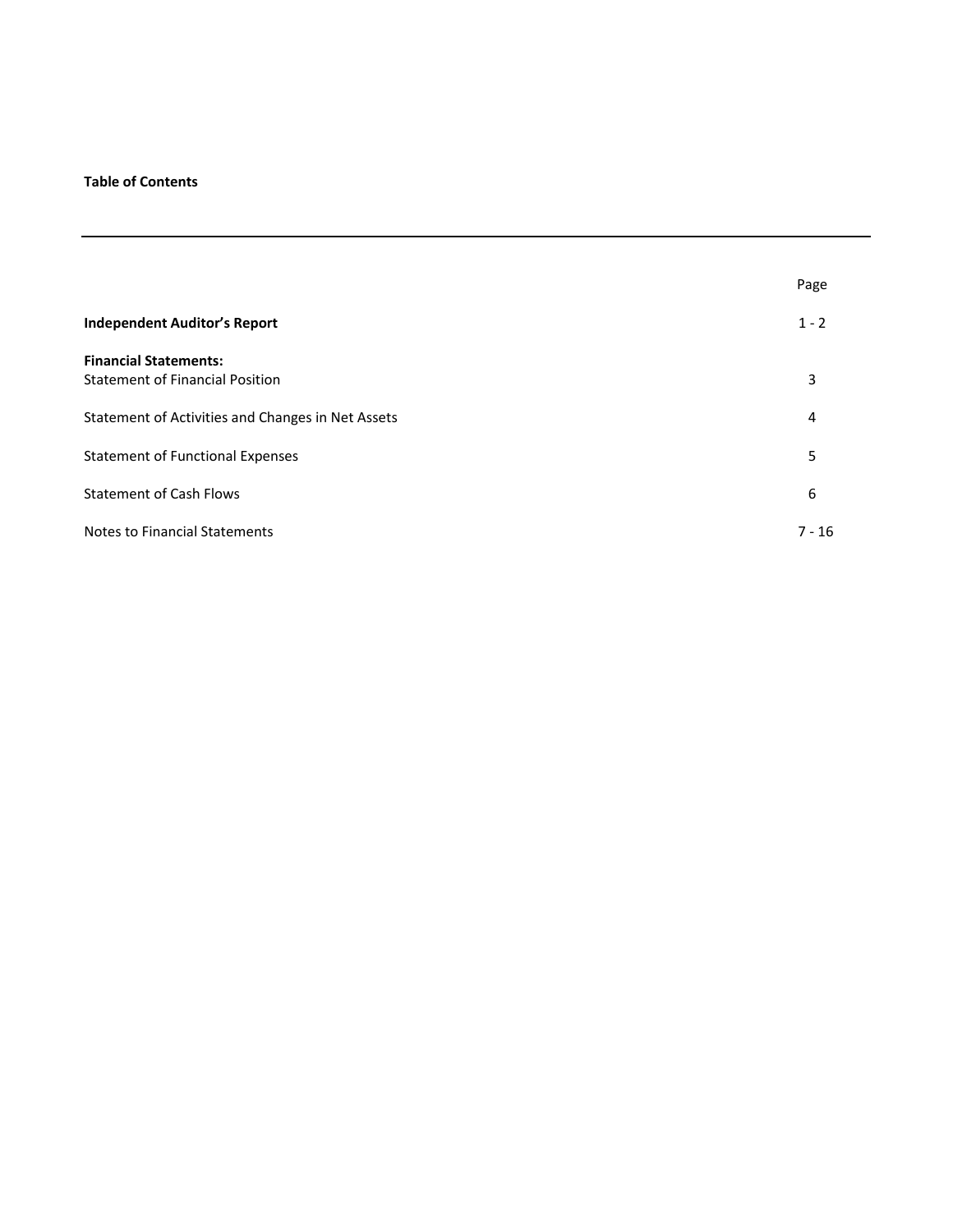# $\mathbf{r}$

**Independent Auditor's Report**

**To the Board of Trustees Montana Healthcare Foundation Bozeman, Montana**

## **REPORT ON THE AUDIT OF THE FINANCIAL STATEMENTS**

#### **Opinion**

We have audited the financial statements of Montana Healthcare Foundation (the Foundation) which comprise the statement of financial position as of December 31, 2021 and the related statements of activities and changes in net assets, functional expenses and cash flows for the year then ended, and the related notes to the financial statements.

In our opinion, the accompanying financial statements present fairly, in all material respects, the financial position of the Foundation as of December 31, 2021 and the results of its operations and its cash flows for the year then ended in accordance with accounting principles generally accepted in the United States of America.

## **Basis for Opinion**

We conducted our audits in accordance with auditing standards generally accepted in the United States of America (GAAS). Our responsibilities under those standards are further described in the Auditor's Responsibilities for the Audit of the Financial Statements section of our report. We are required to be independent of the Foundation and to meet our other ethical responsibilities, in accordance with the relevant ethical requirements relating to our audits. We believe that the audit evidence we have obtained is sufficient and appropriate to provide a basis for our audit opinion.

## **Report on Summarized Comparative Information**

We have previously audited the Foundation's 2020 financial statements, and we expressed an unmodified opinion on those audited financial statements in our report dated May 13, 2021. In our opinion, the summarized comparative information presented herein as of and for the year ended December 31, 2020 is consistent, in all material respects, with the audited financial statements from which it has been derived.

## **Responsibilities of Management for the Financial Statements**

Management is responsible for the preparation and fair presentation of the financial statements in accordance with accounting principles generally accepted in the United States of America, and for the design, implementation, and maintenance of internal control relevant to the preparation and fair presentation of financial statements that are free from material misstatement, whether due to fraud or error.





1:425-454-4919  $1: 800 - 504 - 8747$ F: 425-454-4620

10900 NE 4th St **Suite 1400 Bellevue WA** 98004

clarknuber.com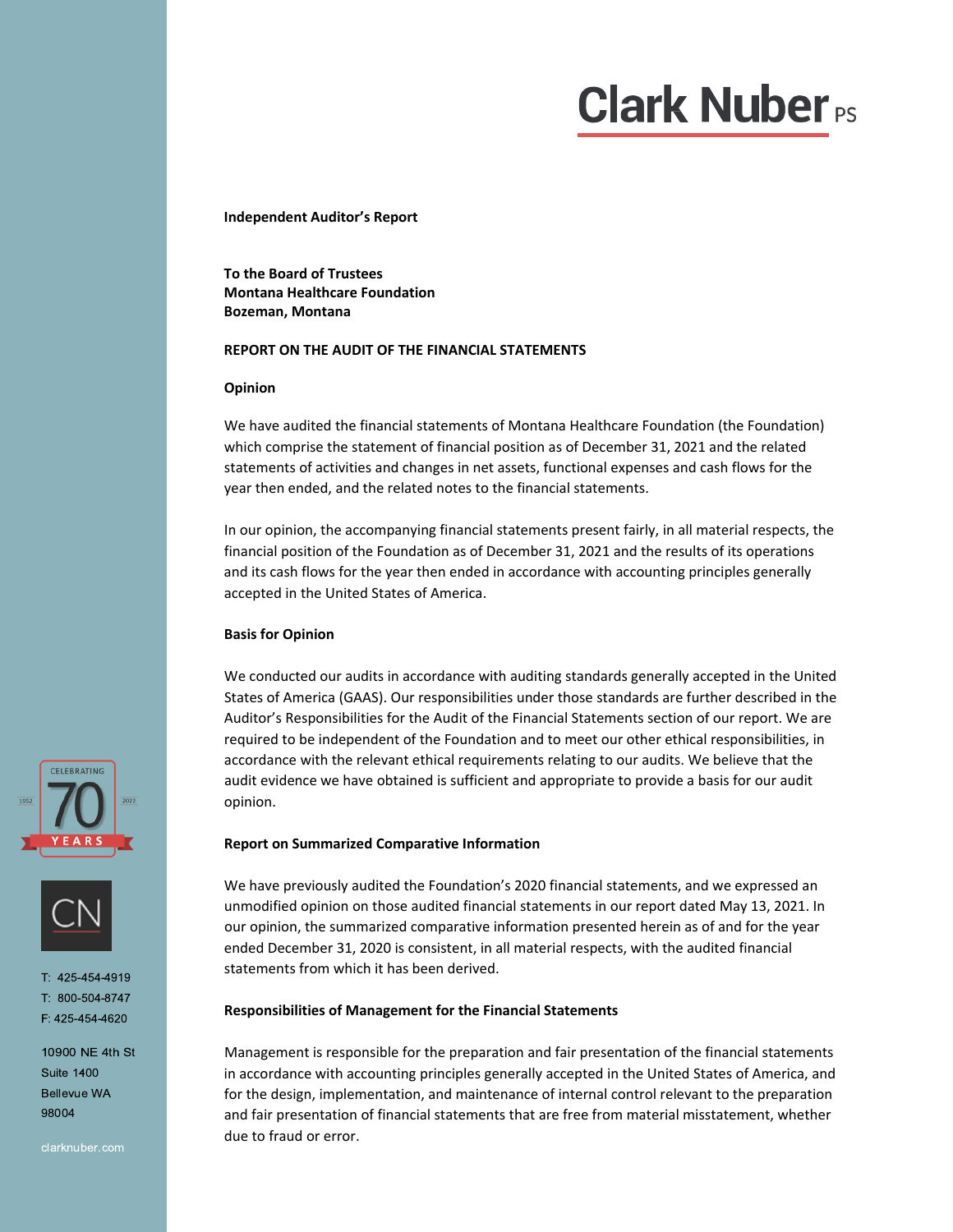# **Clark Nuber**<sub>PS</sub>



 In preparing the financial statements, management is required to evaluate whether there are conditions or events, considered in the aggregate, that raise substantial doubt about the Foundation's ability to continue as a going concern for one year after the date that the financial statements are available to be issued.

# **Auditor's Responsibilities for the Audit of the Financial Statements**

Our objectives are to obtain reasonable assurance about whether the financial statements as a whole are free from material misstatement, whether due to fraud or error, and to issue an auditor's report that includes our opinion. Reasonable assurance is a high level of assurance but is not absolute assurance and therefore is not a guarantee that an audit conducted in accordance with GAAS will always detect a material misstatement when it exists. The risk of not detecting a material misstatement resulting from fraud is higher than for one resulting from error, as fraud may involve collusion, forgery, intentional omissions, misrepresentations, or the override of internal control. Misstatements are considered material if there is a substantial likelihood that, individually or in the aggregate, they would influence the judgment made by a reasonable user based on the financial statements.

In performing an audit in accordance with GAAS, we:

- ‐ Exercise professional judgment and maintain professional skepticism throughout the audit.
- Identify and assess the risks of material misstatement of the financial statements, whether due to fraud or error, and design and perform audit procedures responsive to those risks. Such procedures include examining, on a test basis, evidence regarding the amounts and disclosures in the financial statements.
- Obtain an understanding of internal control relevant to the audit in order to design audit procedures that are appropriate in the circumstances, but not for the purpose of expressing an opinion on the effectiveness of the Foundation's internal control. Accordingly, no such opinion is expressed.
- ‐ Evaluate the appropriateness of accounting policies used and the reasonableness of significant accounting estimates made by management, as well as evaluate the overall presentation of the financial statements.
- ‐ Conclude whether, in our judgment, there are conditions or events, considered in the aggregate, that raise substantial doubt about the Foundation's ability to continue as a going concern for a reasonable period of time.

We are required to communicate with those charged with governance regarding, among other matters, the planned scope and timing of the audit, significant audit findings, and certain internal control‐related matters that we identified during the audit.

Clark Nuber P.S.

Certified Public Accountants May 11, 2022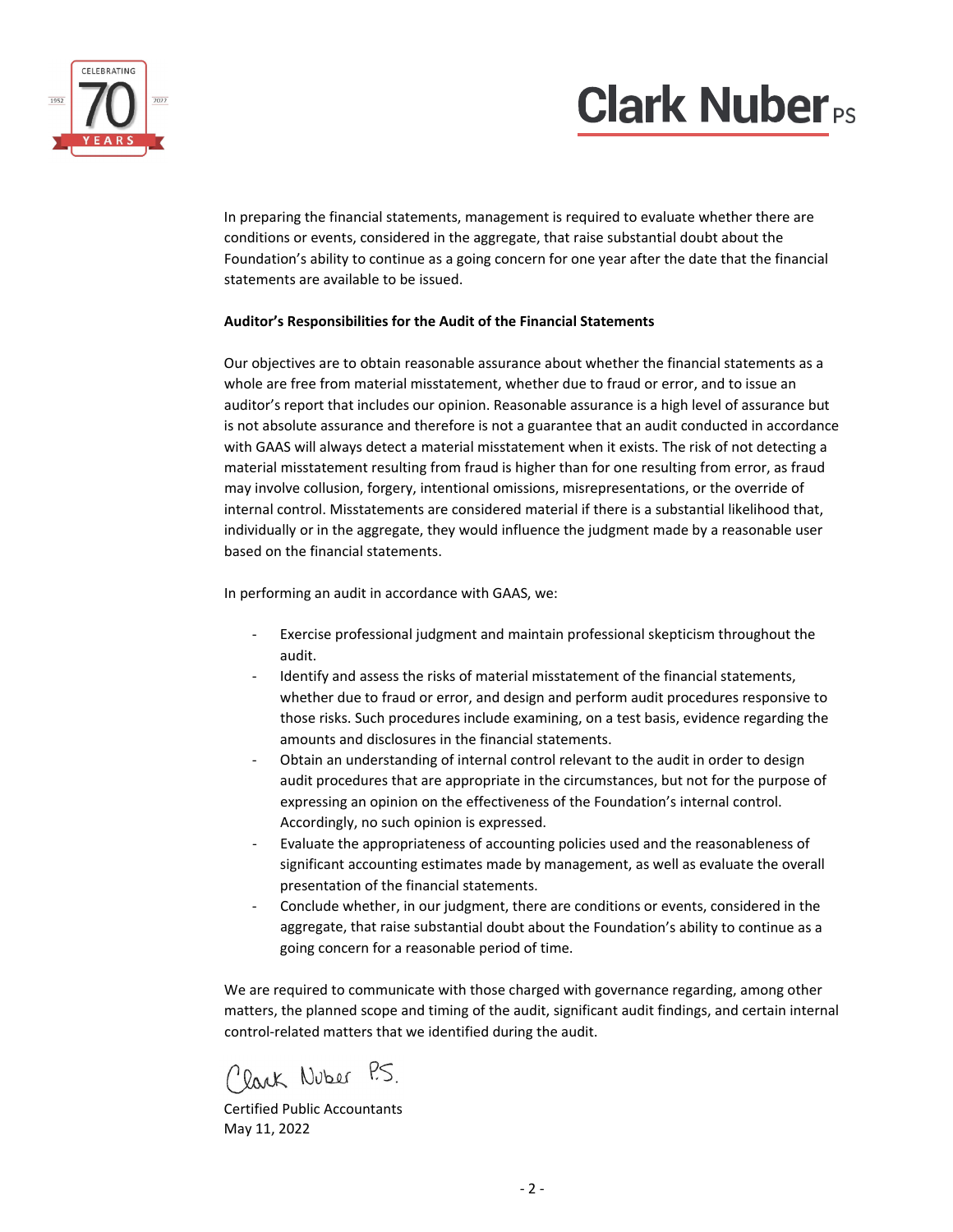**Statement of Financial Position December 31, 2021 (With Comparative Totals for 2020)**

|                                          | 2021          | 2020          |
|------------------------------------------|---------------|---------------|
| Assets:                                  |               |               |
| Cash and cash equivalents                | \$<br>310,840 | \$<br>305,015 |
| Investments                              | 254,501,988   | 211,452,985   |
| Fixed assets, net                        | 10,164        | 20,328        |
| Prepaids and other assets                | 113,913       | 67,146        |
| <b>Total Assets</b>                      | \$254,936,905 | \$211,845,474 |
| <b>Liabilities and Net Assets</b>        |               |               |
| Liabilities:                             |               |               |
| Accounts payable and accrued liabilities | \$<br>132,231 | \$<br>94,452  |
| Grants payable                           | 2,754,931     | 2,056,595     |
| <b>Total Liabilities</b>                 | 2,887,162     | 2,151,047     |
| <b>Net Assets:</b>                       |               |               |
| Without donor restriction-               |               |               |
| Undesignated                             | 197,188,587   | 160,423,520   |
| Board designated quasi-endowment         | 54,831,156    | 48,886,551    |
| Total without donor restriction          | 252,019,743   | 209,310,071   |
| With donor restriction                   | 30,000        | 384,356       |
| <b>Total Net Assets</b>                  | 252,049,743   | 209,694,427   |
| <b>Total Liabilities and Net Assets</b>  | \$254,936,905 | \$211,845,474 |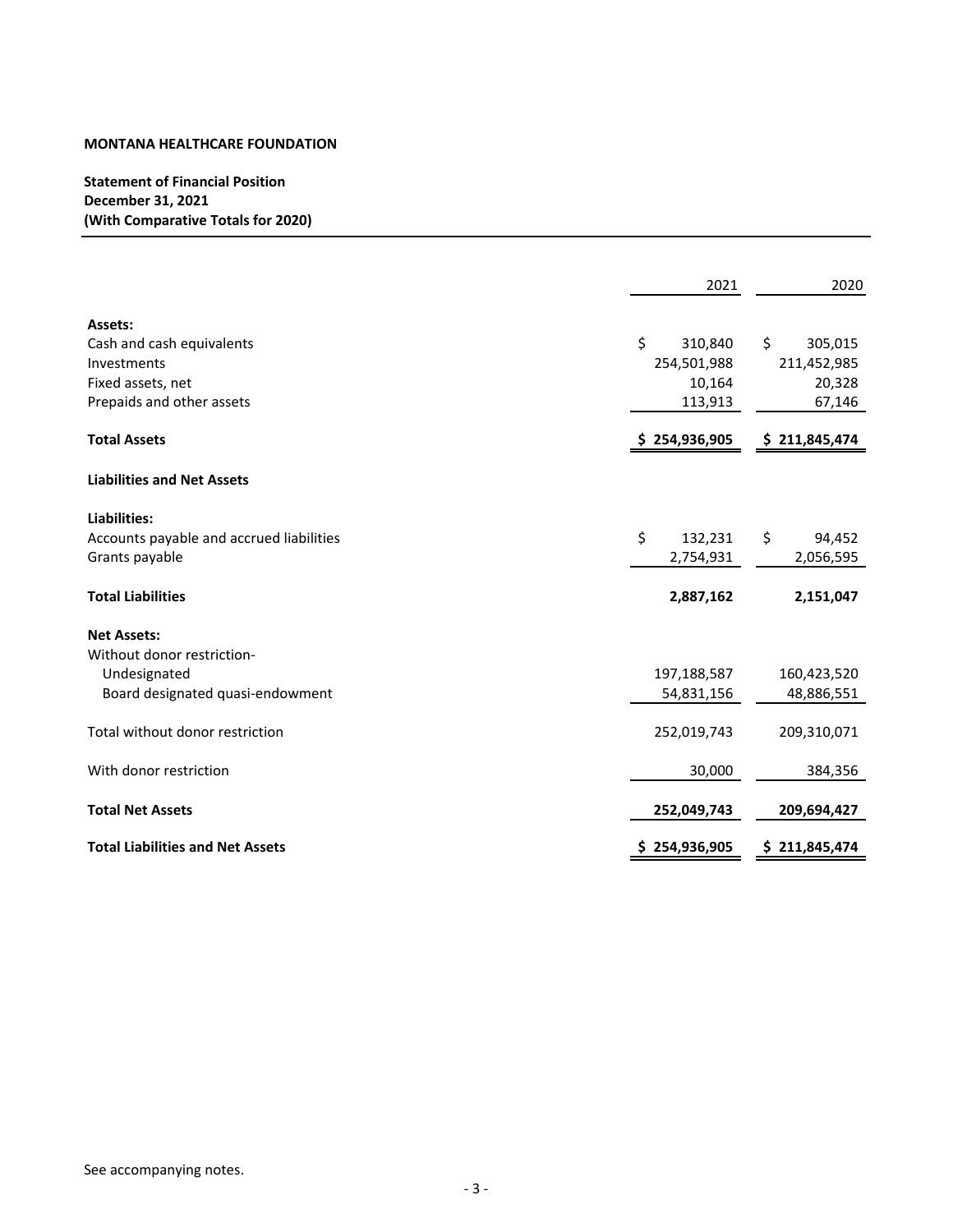# **Statement of Activities and Changes in Net Assets For the Year Ended December 31, 2021 (With Comparative Totals for 2020)**

|                                                | Without Donor<br>Restriction | <b>With Donor</b><br>Restriction |    | 2021 Total  | 2020 Total       |
|------------------------------------------------|------------------------------|----------------------------------|----|-------------|------------------|
| <b>Revenues, Gains and Other Support:</b>      |                              |                                  |    |             |                  |
| Grants and contributions                       | \$<br>15,000,300             | \$<br>300,000                    | Ś  | 15,300,300  | \$<br>10,500,000 |
| Interest and dividends                         | 1,825,359                    |                                  |    | 1,825,359   | 1,793,712        |
| Realized and unrealized gains                  |                              |                                  |    |             |                  |
| on investments, net of fees                    | 35,510,171                   |                                  |    | 35,510,171  | 19,719,577       |
| Other income                                   | 275                          |                                  |    | 275         | 164,518          |
| Releases                                       | 654,356                      | (654, 356)                       |    |             |                  |
|                                                |                              |                                  |    |             |                  |
| <b>Total Revenues, Gains and Other Support</b> | 52,990,461                   | (354, 356)                       |    | 52,636,105  | 32,177,807       |
| <b>Expenses:</b>                               |                              |                                  |    |             |                  |
| Program services-                              |                              |                                  |    |             |                  |
| Grants and initiatives                         | 7,283,790                    |                                  |    | 7,283,790   | 6,561,558        |
| Other program related expenses                 | 2,293,906                    |                                  |    | 2,293,906   | 1,714,896        |
| Total program expenses                         | 9,577,696                    |                                  |    | 9,577,696   | 8,276,454        |
| Management and general-                        |                              |                                  |    |             |                  |
| Administrative                                 | 568,093                      |                                  |    | 568,093     | 621,335          |
| <b>Excise taxes</b>                            | 135,000                      |                                  |    | 135,000     | 192,000          |
|                                                |                              |                                  |    |             |                  |
| Total management and general                   | 703,093                      |                                  |    | 703,093     | 813,335          |
| <b>Total Expenses</b>                          | 10,280,789                   |                                  |    | 10,280,789  | 9,089,789        |
| <b>Change in Net Assets</b>                    | 42,709,672                   | (354, 356)                       |    | 42,355,316  | 23,088,018       |
| Net assets, beginning of year                  | 209,310,071                  | 384,356                          |    | 209,694,427 | 186,606,409      |
| Net Assets, End of Year                        | \$252,019,743                | \$<br>30,000                     | S. | 252,049,743 | \$209,694,427    |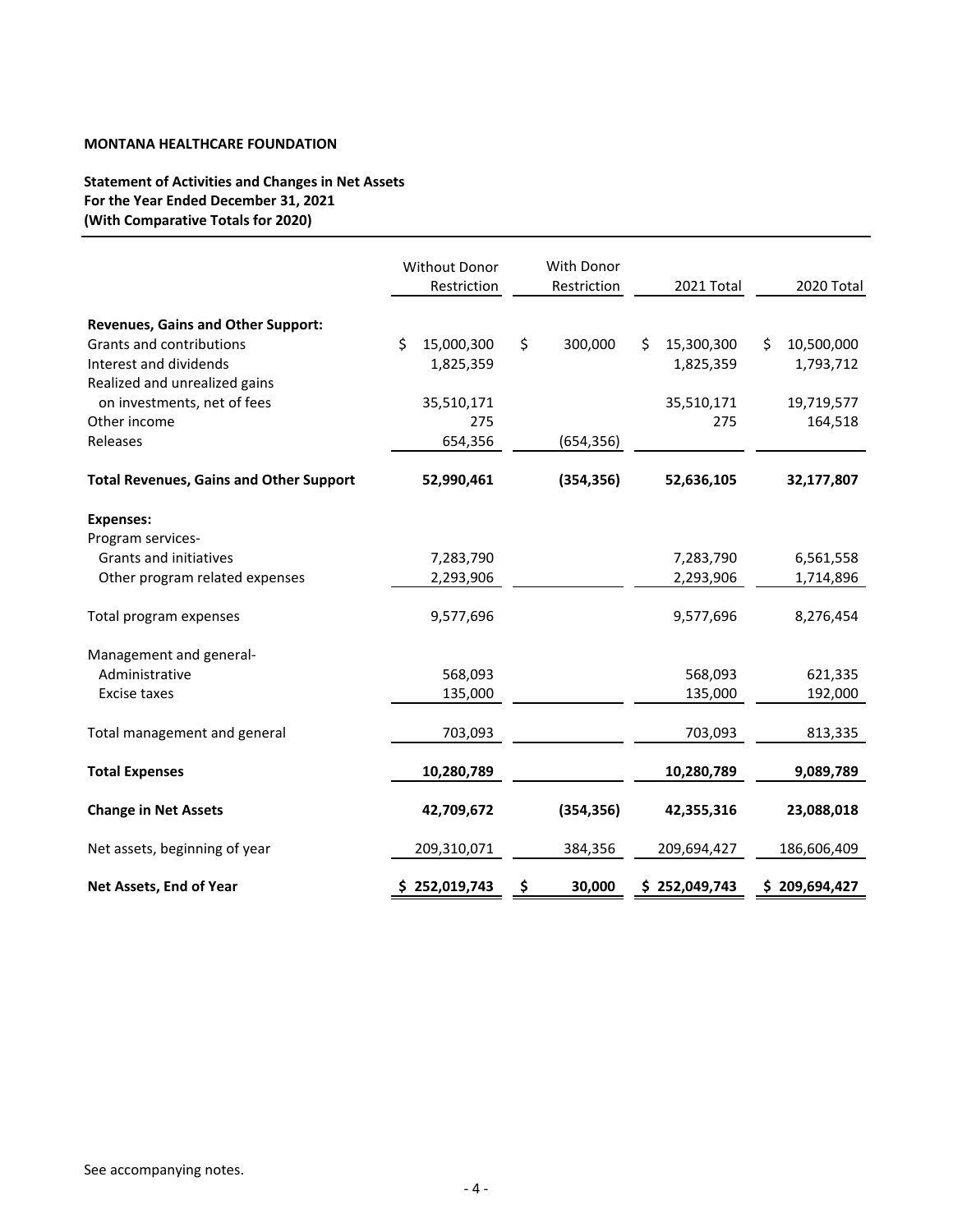# **Statement of Functional Expenses For the Year Ended December 31, 2021 (With Comparative Totals for 2020)**

|                                                        |    | Grants<br>and Initiatives |    | Other<br>Program         | Program<br>Total | Management<br>and General | 2021 Total |   | 2020 Total |
|--------------------------------------------------------|----|---------------------------|----|--------------------------|------------------|---------------------------|------------|---|------------|
| Initiative grants, technical assistance and support    | S. | 7,283,790                 | Ś. | $\overline{\phantom{0}}$ | 7,283,790        | $\overline{\phantom{a}}$  | 7,283,790  | S | 6,561,558  |
| Salaries and related costs                             |    |                           |    | 1,609,729                | 1,609,729        | 362,038                   | 1,971,767  |   | 1,630,085  |
| Other operating costs                                  |    |                           |    | 326,255                  | 326,255          | 35,304                    | 361,559    |   | 261,455    |
| Professional development, convenings and consultations |    |                           |    | 63,147                   | 63,147           |                           | 63,147     |   | 31,420     |
| Trustee compensation                                   |    |                           |    | 120,000                  | 120,000          | 120,000                   | 240,000    |   | 168,000    |
| Excise taxes                                           |    |                           |    |                          |                  | 135,000                   | 135,000    |   | 192,000    |
| Occupancy                                              |    |                           |    | 128,092                  | 128,092          | 14,232                    | 142,324    |   | 133,371    |
| Professional fees                                      |    |                           |    | 36,519                   | 36,519           | 36,519                    | 73,038     |   | 80,164     |
| Depreciation                                           |    |                           |    | 10,164                   | 10,164           |                           | 10,164     |   | 31,736     |
| <b>Total Expenses</b>                                  |    | 7,283,790                 |    | 2,293,906                | 9,577,696        | 703,093                   | 10,280,789 |   | 9,089,789  |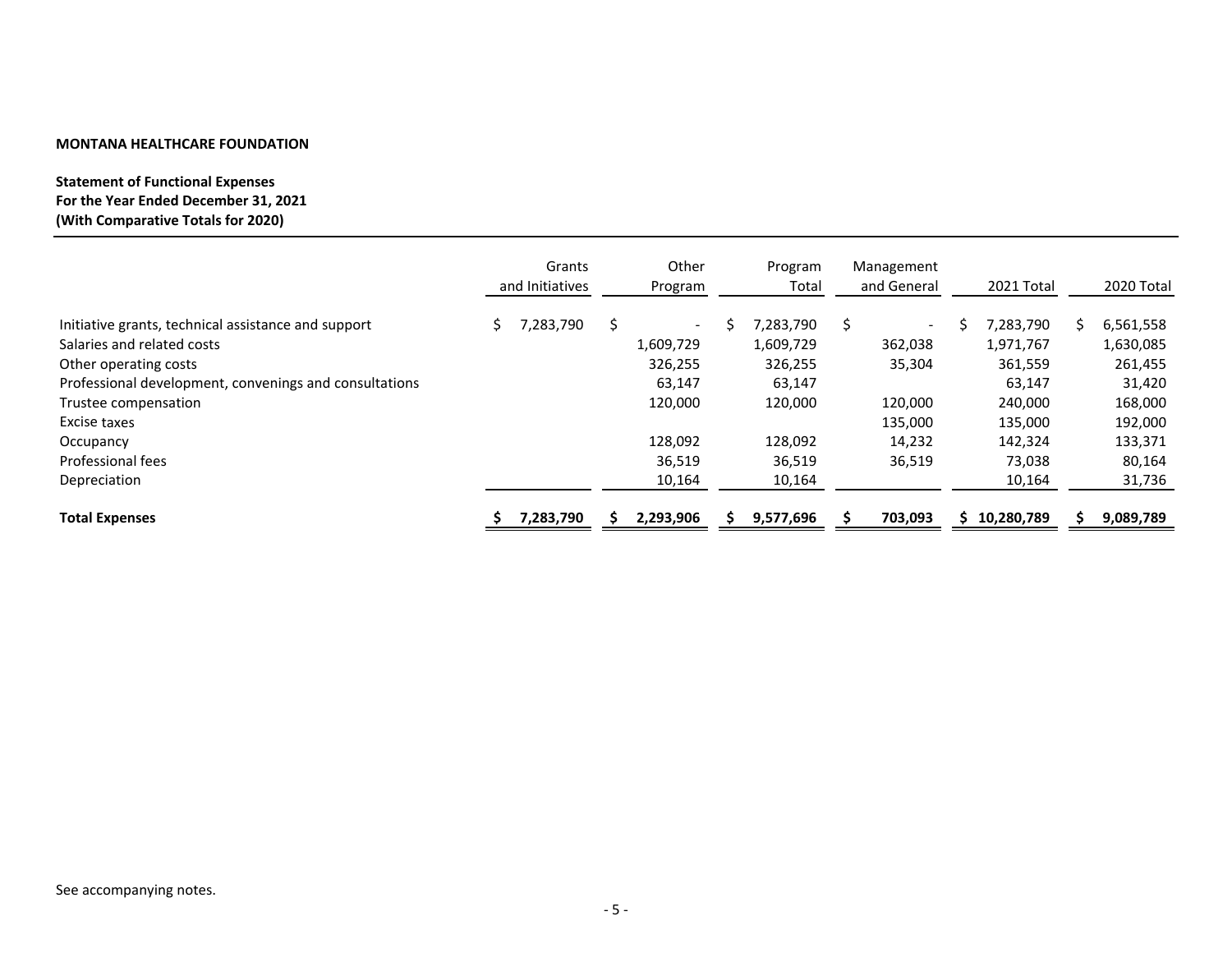**Statement of Cash Flows For the Year Ended December 31, 2021 (With Comparative Totals for 2020)**

|                                                           | 2021             | 2020             |
|-----------------------------------------------------------|------------------|------------------|
| <b>Cash Flows From Operating Activities:</b>              |                  |                  |
| Change in net assets                                      | Ś.<br>42,355,316 | 23,088,018<br>Ŝ. |
| Adjustments to reconcile change in net assets to          |                  |                  |
| net cash provided by operating activities-                |                  |                  |
| Depreciation                                              | 10,164           | 31,736           |
| Realized and unrealized gains on investments              | (35,804,985)     | (20,039,098)     |
| Changes in assets and liabilities:                        |                  |                  |
| Prepaid expenses and other assets                         | (46, 767)        | 115,212          |
| Accounts payable and accrued liabilities                  | 37,779           | 30,088           |
| Grants payable                                            | 698,336          | 8,171            |
| <b>Net Cash Provided by Operating Activities</b>          | 7,249,843        | 3,234,127        |
| <b>Cash Flows From Investing Activities:</b>              |                  |                  |
| Purchase of investments                                   | (16, 824, 372)   | (10,832,525)     |
| Proceeds from sale of investments                         | 9,580,354        | 4,879,326        |
| <b>Net Cash Used by Investing Activities</b>              | (7, 244, 018)    | (5,953,199)      |
| Net Change in Cash and Cash Equivalents                   | 5,825            | (2,719,072)      |
| Cash and cash equivalents, beginning of year              | 305,015          | 3,024,087        |
| Cash and Cash Equivalents, End of Year                    | 310,840          | 305,015          |
|                                                           |                  |                  |
| <b>Supplementary Disclosure of Cash Flow Information:</b> |                  |                  |
| Cash paid during the year for excise taxes                | \$<br>135,000    | \$<br>187,000    |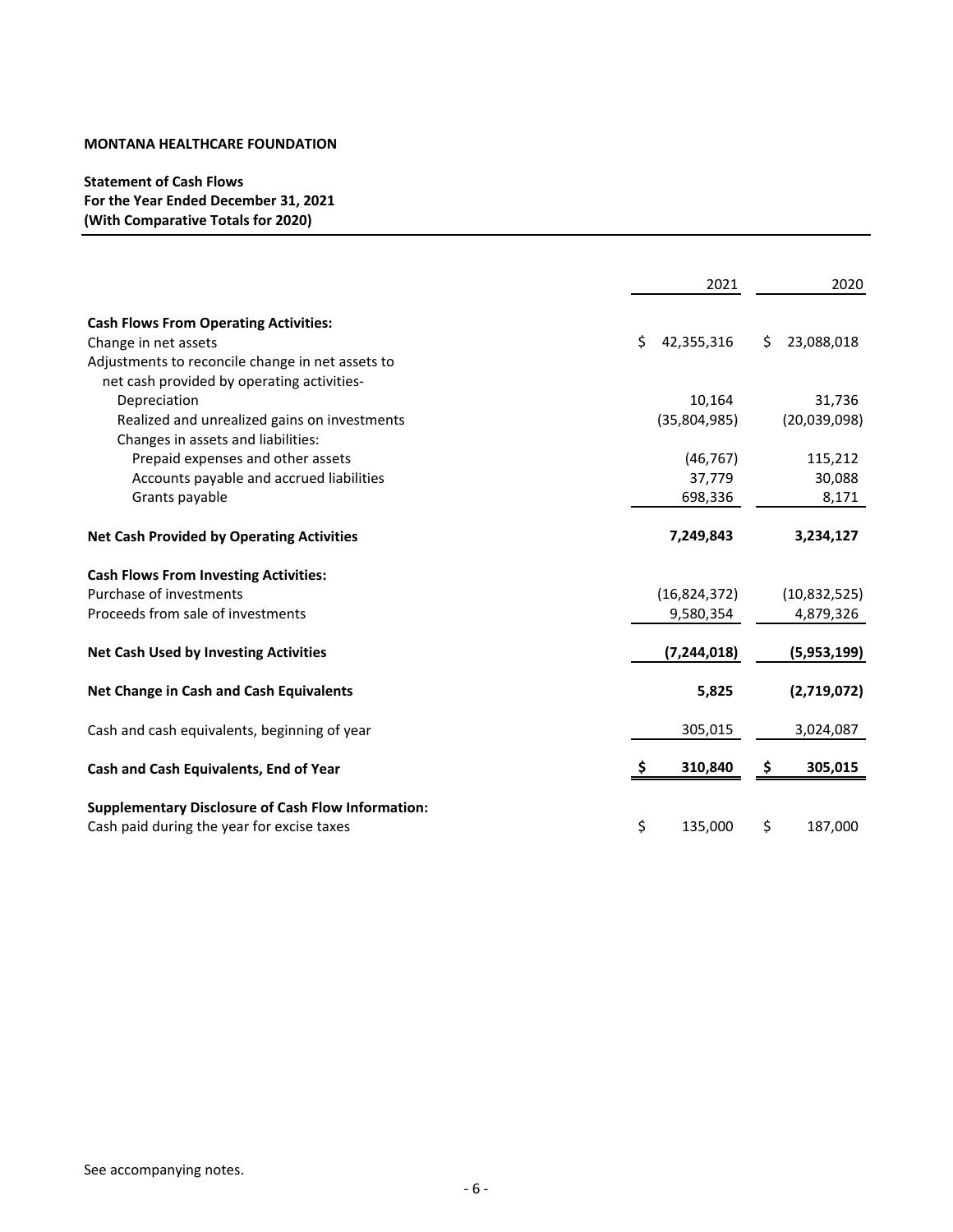**Notes to Financial Statements For the Year Ended December 31, 2021**

#### **Note 1 ‐ Nature of Activities and Significant Accounting Policies**

**Nature of Activities ‐** Montana Healthcare Foundation (the Foundation) is dedicated to improving the health and well‐being of all Montanans. The Foundation contributes to a healthier state by making strategic investments that support access to quality and affordable health services, conducting evidence‐driven research and analysis, and addressing the upstream influences on health and illness. The Foundation is a 501(c)3 private foundation.

Some Montanans face particularly difficult barriers to health. Health disparities (the higher rates of illness and death that are consistently documented among certain subgroups) are all too common among certain racial and ethnic groups, the social and economic disadvantaged, and young children and older adults. Across all our work, we place an emphasis on reducing health disparities and building healthier Montana communities.

The Foundation was created as a result of the 2013 sale of Blue Cross Blue Shield of Montana. In accordance with state law, the assets from this sale were transferred to a charitable trust to be managed for public benefit. The Foundation spends the income from trust investments (roughly 5% of the total value of the trust each year) so that it can serve as a permanent, stable, and reliable resource for improving health in the state. Spending rates are made according to the spending policy adopted by the Foundation's Board of Trustees.

A summary of the Foundation's significant accounting policies follows:

**Basis of Presentation ‐** Net assets and revenues, gains and losses are classified based on the existence or absence of donor‐ imposed restrictions. Accordingly, the net assets of the Foundation and changes therein are classified and reported as follows:

Net Assets Without Donor Restriction ‐ Net assets that are not subject to or are no longer subject to donor‐ imposed restrictions. Changes in this category of net assets include restricted contributions whose donor‐imposed restrictions were met during the year. The Foundation has designated approximately \$54.8 million and \$48.9 million of its net assets without donor restriction as a quasi‐endowment, as of December 31, 2021 and 2020, respectively.

Net Assets With Donor Restriction ‐ Net assets whose use is limited by donor‐imposed time and or purpose restrictions. The Foundation had net assets with donor restrictions of approximately \$30,000 and \$384,000, as of December 31, 2021 and 2020, respectively.

Revenues are reported as increases in net assets without donor restriction unless use of the related assets is limited by donor‐imposed restrictions. Expenses are reported as decreases in net assets without donor restriction. Gains and losses on investments and other assets or liabilities are reported as increases or decreases in net assets without donor restriction unless their use is restricted by explicit donor stipulation or by law. Expiration of donor restrictions on the net assets (i.e., the donor‐stipulated purpose had been fulfilled and/or the stipulated time period has elapsed) are reported as reclassifications between the applicable classes of net assets.

**Contributions ‐** Contributions are recognized as revenues when the Foundation is notified of the unconditional promise to give. There are no measurable performance barriers, and no right of return for any contributions received.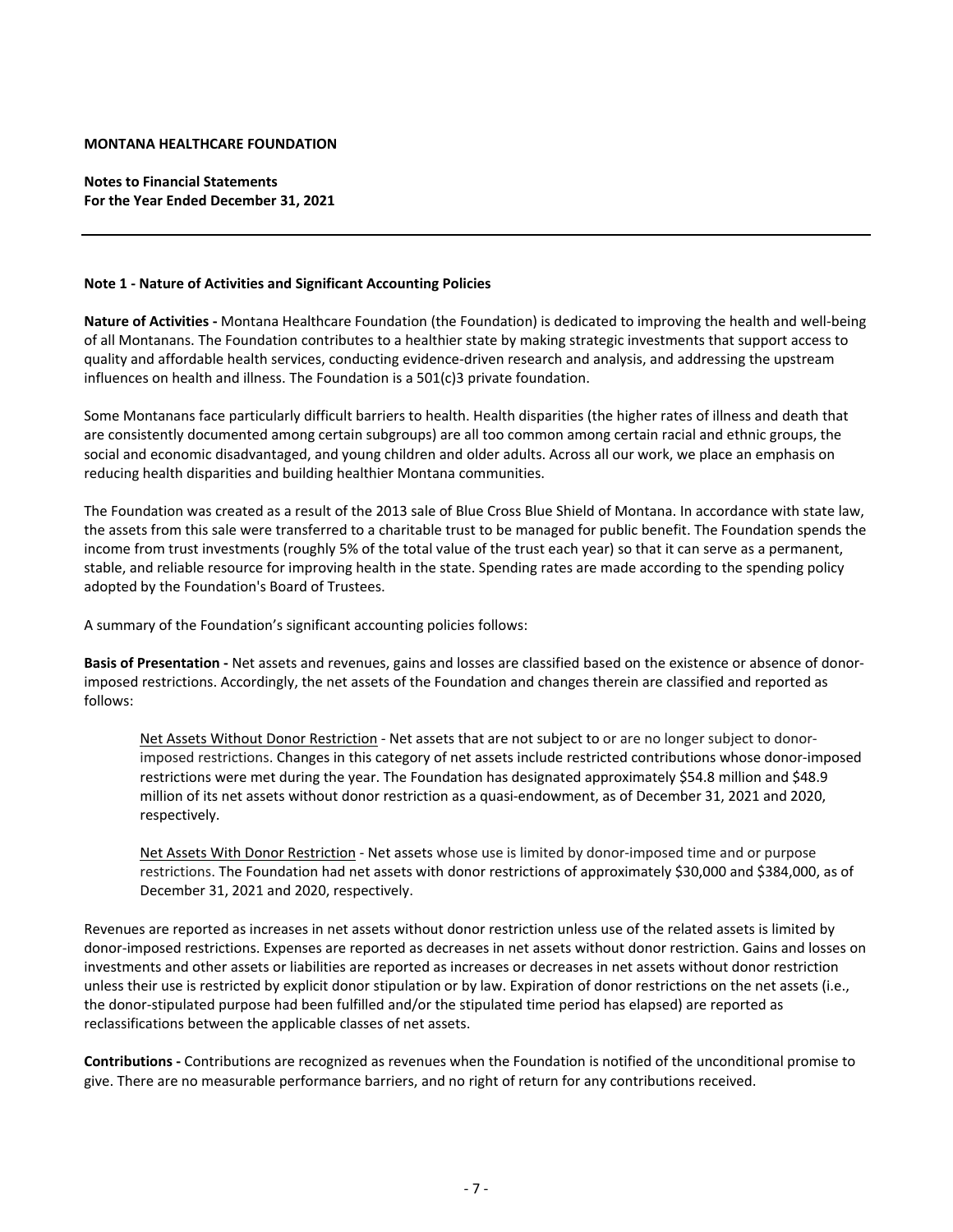**Notes to Financial Statements For the Year Ended December 31, 2021**

#### **Note 1 ‐ Continued**

**Estimates ‐** The preparation of financial statements in conformity with accounting principles generally accepted in the United States of America (U.S. GAAP) requires management to make estimates and assumptions that affect the reported amounts of assets and liabilities, and the disclosure of contingent assets and liabilities, at the date of the financial statements, as well as the reported amounts of revenues and expenses, including functional allocations, during the reporting period. Actual results could differ from those estimates.

**Cash and Cash Equivalents ‐** For purposes of the statement of cash flows, the Foundation considers all cash and other highly liquid investments with initial maturities of three months or less to be cash equivalents, other than those included in the investment portfolio.

**Investments ‐** Investments are stated at fair value, with both realized and unrealized gains and losses recorded in the statements of activities and changes in net assets as increases or decreases in net assets without donor restriction, unless their use is restricted by explicit donor restrictions or law. Fair value of investments with readily determinable market values is based on quoted market prices. The estimated fair value of certain alternative investments for which quoted market prices are not available, is based on valuations provided by the external investment managers and the management of the investees. The Foundation reviews and evaluates the values provided by the investment managers and agrees with the valuation methods and assumptions used in determining the fair value of the alternative investments. Those estimated fair values may differ significantly from the values that would have been used had a ready market for these investments existed.

Investments are made according to the Investment Policy Statement adopted by the Foundation's Board of Trustees. These guidelines provide for investments in equities, fixed income, emerging markets and other investments with performance measured against appropriate indices. Outside parties are contracted with by the Foundation for the purpose of providing investment management and consulting.

Investment securities, in general, are exposed to various risks, including interest rate, credit and overall market volatility. Due to the level of risk associated with certain long-term investments, it is reasonably probable that changes in the values of these investments will occur in the near term and that such changes could materially affect the amounts reported in the statements of financial position.

Dividend income is recorded on the ex‐dividend date. Interest income is recorded on an accrual basis when earned.

**Fixed Assets ‐** Fixed assets are recorded at cost if purchased or fair value if donated. The Foundation capitalizes all items over \$25,000 that provide a future benefit. Depreciation is provided on a straight‐line basis over the estimated useful lives as follows:

Software 3 years 3 years and 2 years and 3 years and 3 years and 3 years and 3 years 3 years 3 years and 3 years and 3 years and 3 years and 3 years and 3 years and 3 years and 3 years and 3 years and 3 years and 3 years a Equipment 3 ‐ 5 years Leasehold improvements Lesser of 7 years or lease term Furniture/fixtures 10 years

**Concentrations ‐** Financial instruments that potentially subject the Foundation to concentrations of credit and market risk consist primarily of cash and investments. Cash and investments held by financial institutions exceed federally insured limits. Management anticipates no material effect to the Foundation's financial position as a result of these concentrations.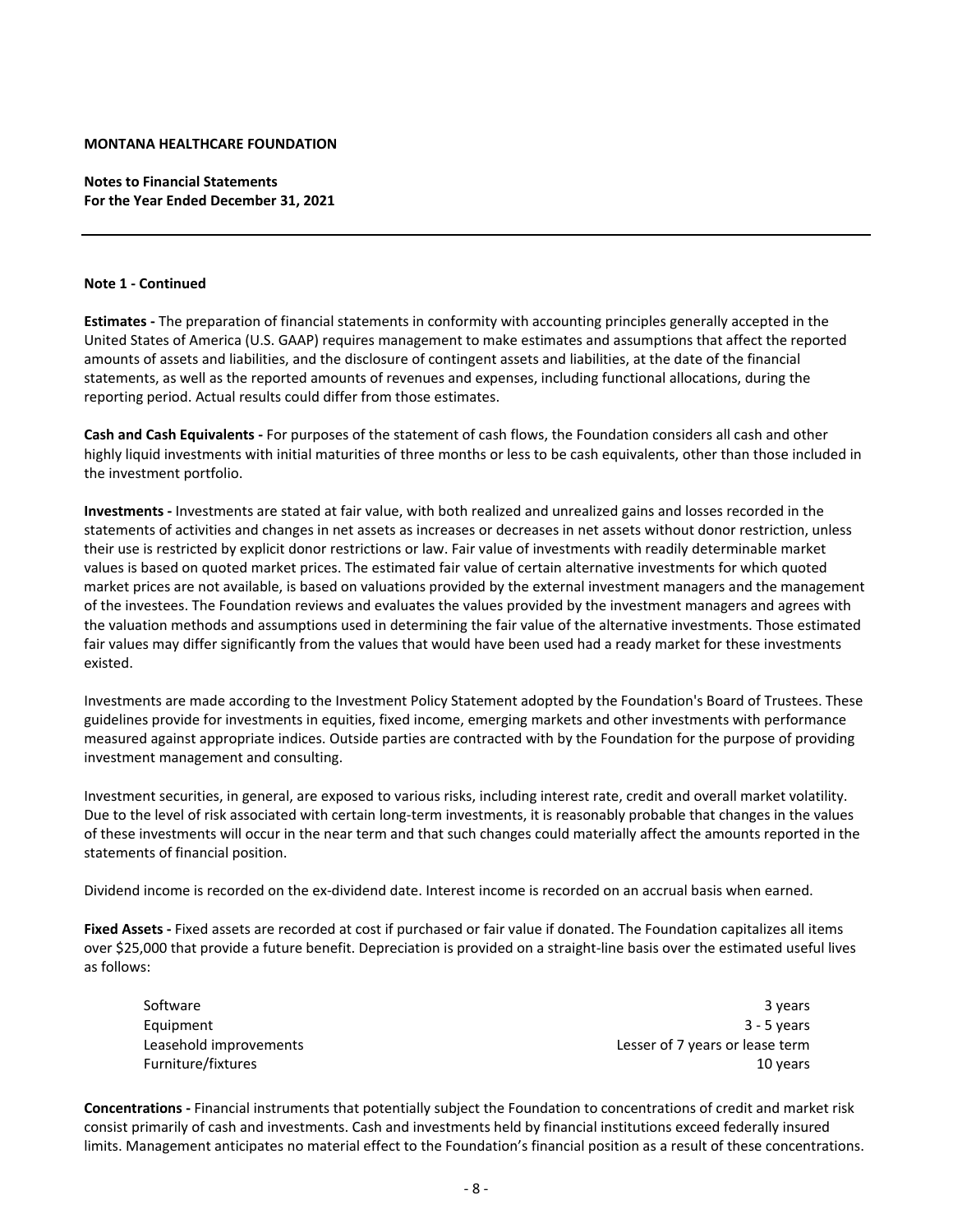**Notes to Financial Statements For the Year Ended December 31, 2021**

#### **Note 1 ‐ Continued**

For each of the years ended December 31, 2021 and 2020, 98% and 95% of the Foundation's contribution and grant funding came from one organization, respectively.

**Grants ‐** Grants made and unconditional promises to make future grants are recognized the earlier of when made or when the promise is conveyed. Grants payable over more than one year are recorded at their discounted present value using a risk adjusted rate of return. Changes in discounts are recognized over the period of the promise as adjustments to grant expenses.

**Functional Allocation of Expenses ‐** The cost of providing the various programs and other activities has been summarized on a functional basis in the statement of functional expenses. Accordingly, certain costs have been allocated among the programs and supporting services benefitted. Employee wages and related payroll expenses are based on allocation by each individual employee to the program or service that work was directly performed on. Trustee compensation is allocated equally 50% to program and 50% to general and administrative. Legal, accounting, and professional fees are allocated 50% to program based on invoices for program and research contract review and 50% to general and administrative. Occupancy allocation is based on full time equivalent employees. Depreciation is allocated solely to program expense as the software and video conference assets are used primarily for programming.

**Comparative Totals ‐** The financial information includes certain prior year summarized comparative information in total but not by net asset class. Such information does not include sufficient detail to constitute a presentation in conformity with U.S. GAAP. Accordingly, such information should be read in conjunction with the Foundation's financial statements for the year ended December 31, 2020, from which the summarized information was derived.

**Subsequent Events ‐** The Foundation's management has evaluated subsequent events through May 11, 2022, the date on which the financial statements were available to be issued.

## **Note 2 ‐ Excise Taxes and Required Charitable Grants**

The Foundation has obtained tax-exempt status from federal income tax under Section 501(c)(3) of the Internal Revenue Code (IRC). However, the Foundation is a private foundation as defined in the IRC, and is therefore subject to an excise tax on its net investment income.

The Foundation is also required under the IRC to make minimum charitable distributions based on the fair value of its assets. Charitable distributions made in excess of the required minimum in any year may be used to reduce the minimum distributions required in future years, subject to a five-year carryover limitation. Failure to make the minimum charitable distributions could result in additional taxes and possible penalties.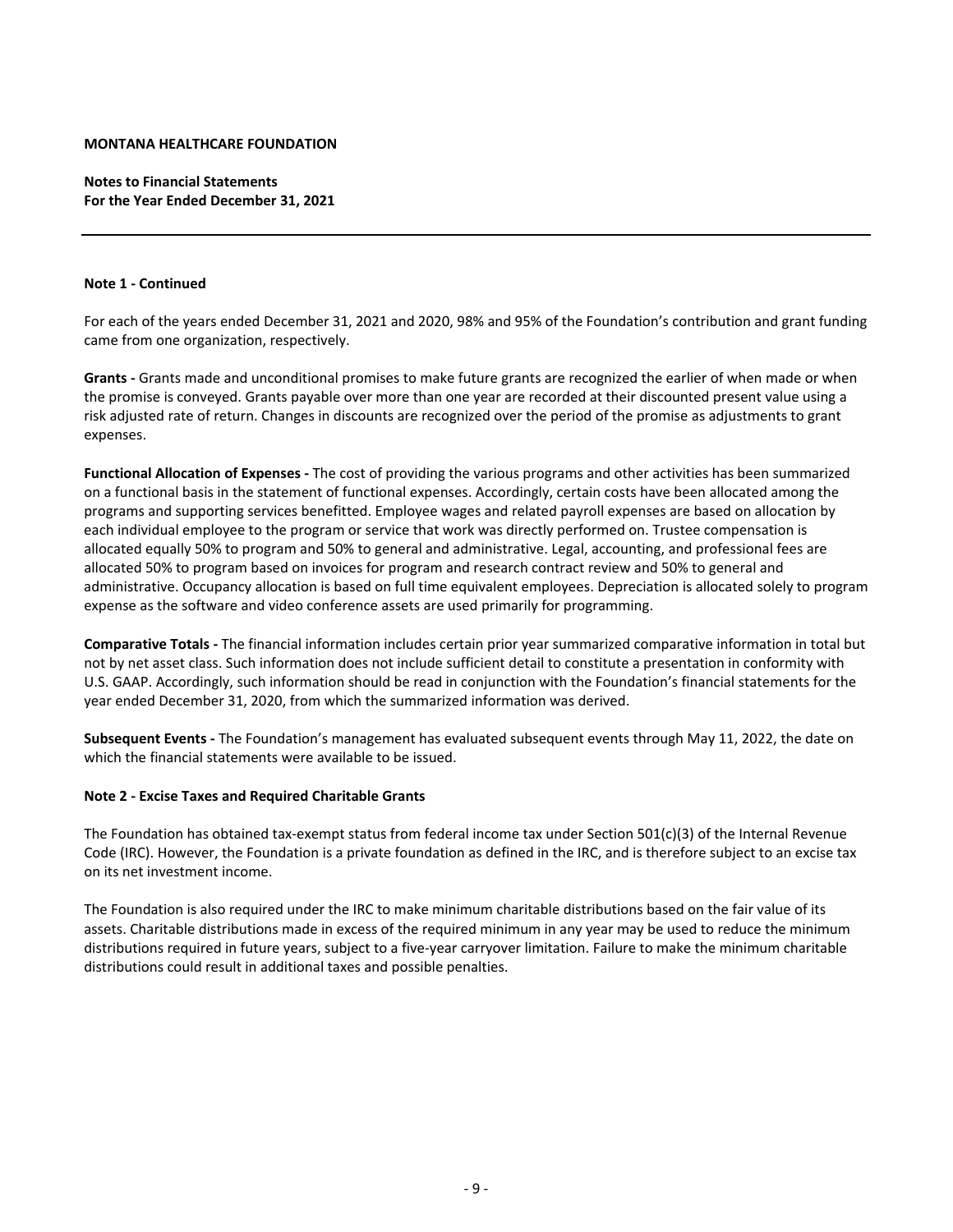# **Notes to Financial Statements For the Year Ended December 31, 2021**

#### **Note 3 ‐ Investments**

Investments consisted of the following at December 31:

|                                                          | 2021            | 2020           |
|----------------------------------------------------------|-----------------|----------------|
| Investments valued at fair value based on market quotes- |                 |                |
| Money markets                                            | Ś.<br>1,470,681 | Ś<br>5,818,081 |
| Bond mutual fund                                         | 23,205,488      | 12,425,480     |
| Equity mutual funds                                      | 109,894,622     | 88,558,122     |
|                                                          |                 |                |
|                                                          | 134,570,791     | 106,801,683    |
| Nonmarketable securities                                 | 119,931,197     | 104,651,302    |
|                                                          |                 |                |
| <b>Total Investments</b>                                 | 254,501,988     | \$211,452,985  |

Investment return consisted of the following for the years ended December 31:

|                                                                                                      | 2021                                  | 2020                                 |
|------------------------------------------------------------------------------------------------------|---------------------------------------|--------------------------------------|
| Interest and dividends<br>Realized and unrealized gains on investments<br>Investment management fees | 1,825,359<br>35,804,985<br>(294, 814) | 1,793,712<br>20,039,098<br>(319,521) |
| <b>Total Investment Return</b>                                                                       | 37,335,530                            | 21,513,289                           |

#### **Note 4 ‐ Fair Value Measurements**

U.S. GAAP has established a framework that requires fair value to be determined based on the exchange price that would be received for an asset or paid to transfer a liability (exit price) in the principal or most advantageous market for the asset or liability in an orderly transaction between market participants.

To increase consistency and comparability in fair value measurements, U.S. GAAP uses a fair value hierarchy which prioritizes the inputs to valuation approaches into three broad levels based on observable and unobservable inputs. Observable inputs reflect market data obtained from independent sources, while unobservable inputs reflect the Foundation's market assumptions. These two types of inputs create the following fair value hierarchy:

Level 1 ‐ Inputs are unadjusted and represent quoted prices in active markets for identical assets at the measurement date;

Level 2 ‐ Inputs are based on quoted prices for similar instruments in active markets, quoted prices for identical or similar instruments in inactive markets, and model‐derived valuations whose inputs are observable; or

Level 3 - Inputs are unobservable and reflect management's best estimate of what market participants would use in pricing the asset or liability at the measurement date. Consideration is given to the risk inherent in the valuation technique and/or the risk inherent in the inputs to the model.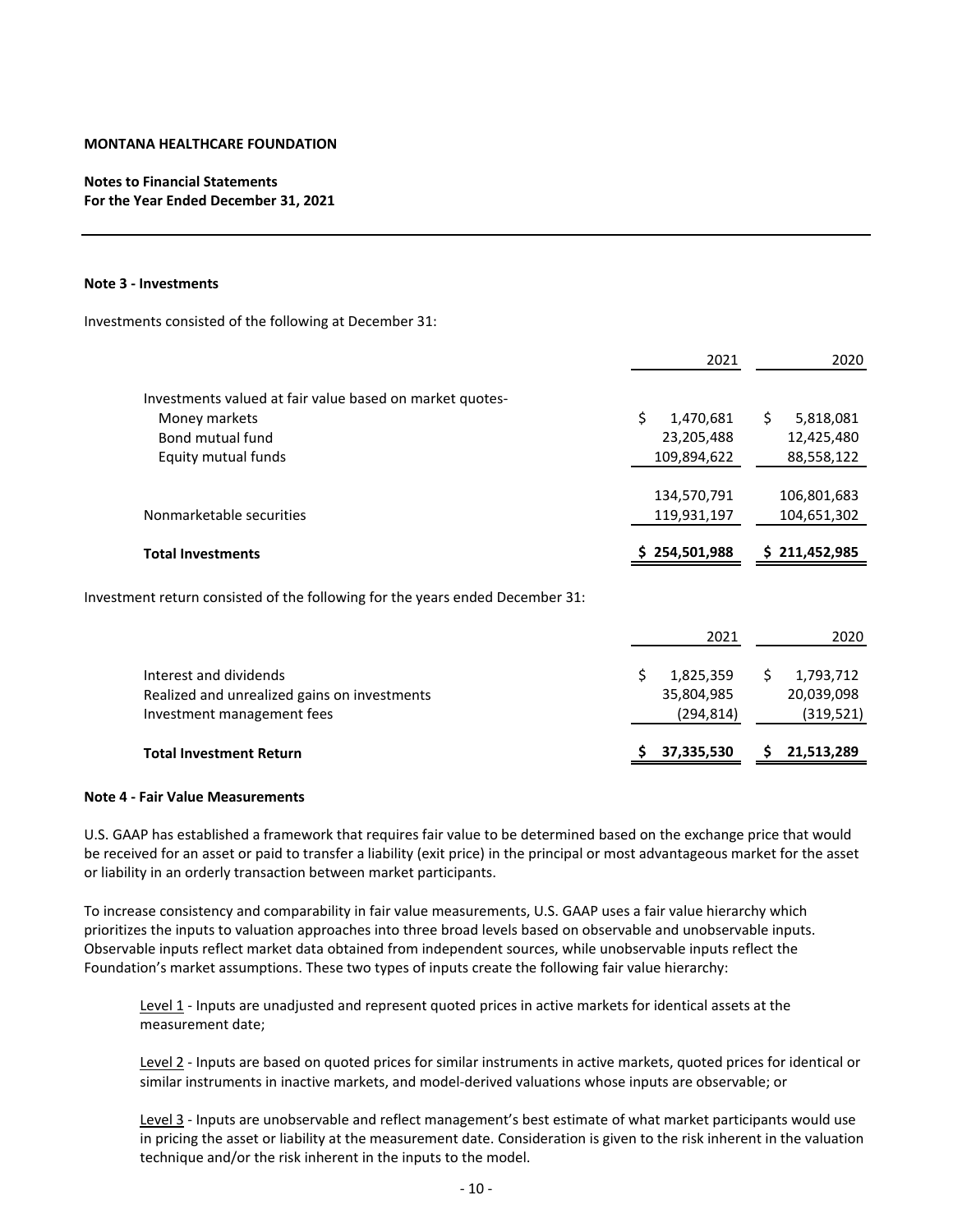# **Notes to Financial Statements For the Year Ended December 31, 2021**

#### **Note 4 ‐ Continued**

Following is a description of the valuation methodologies used for assets measured at fair value. There have been no changes in the methodologies used at December 31, 2021 and 2020.

Money Markets ‐ Money market funds are valued at cost plus accrued interest, which approximates fair value.

Bond and Equity Mutual Fund ‐ Valued at the closing price reported on the active market in which the securities are traded.

Nonmarketable Securities ‐ Valued at the net asset value (NAV) as reported by the general partner or investment manager unless specific evidence indicates that NAV should be adjusted. This may involve significant unobservable inputs. The valuation methods utilized by the investment managers are subject to regular review by the Foundation.

Management determines the Foundation's fair value measurements valuation policies and procedures, including those reported at NAV. The Foundation's Board of Trustees assesses and approves these policies and procedures.

In accordance with U.S. GAAP, certain investments that were measured at fair value using the NAV per share (or its equivalent) practical expedient have not been classified in the fair value hierarchy. The fair value amounts presented in the tables below are intended to permit reconciliation of the fair value hierarchy to the line items presented in the statement of financial position.

Fair values of assets measured on a recurring basis were as follows:

|                                        |                 |         |    | Fair Value Measurements as of December 31, 2021 |                 |
|----------------------------------------|-----------------|---------|----|-------------------------------------------------|-----------------|
|                                        | Level 1         | Level 2 |    | Level 3                                         | Total           |
| Money markets                          | \$<br>1,470,681 | \$      | \$ |                                                 | \$<br>1,470,681 |
| Bond mutual fund                       | 23,205,488      |         |    |                                                 | 23,205,488      |
| <b>Equity mutual funds-</b>            |                 |         |    |                                                 |                 |
| U.S. small cap                         | 12,781,708      |         |    |                                                 | 12,781,708      |
| U.S. large cap                         | 74,180,288      |         |    |                                                 | 74,180,288      |
| International                          | 22,932,626      |         |    |                                                 | 22,932,626      |
| <b>Total Investments in the</b>        |                 |         |    |                                                 |                 |
| <b>Fair Value Hierarchy</b>            | \$134,570,791   | \$      | Ś  |                                                 | 134,570,791     |
| Investments measured at NAV            |                 |         |    |                                                 | 119,931,197     |
| <b>Total Investments at Fair Value</b> |                 |         |    |                                                 | 254,501,988     |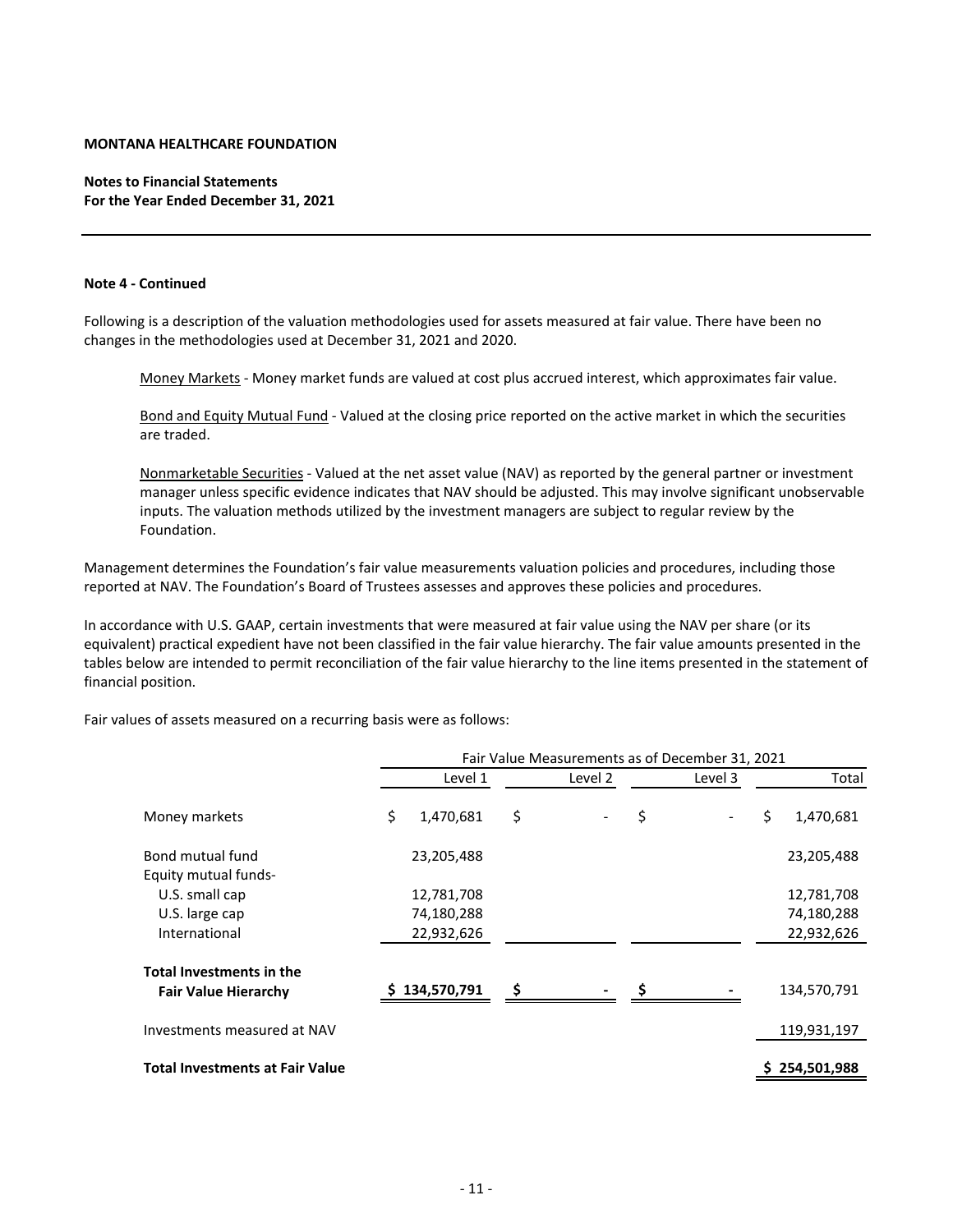# **Notes to Financial Statements For the Year Ended December 31, 2021**

# **Note 4 ‐ Continued**

|                                                                | Fair Value Measurements as of December 31, 2020 |             |    |         |    |         |    |               |  |  |  |  |
|----------------------------------------------------------------|-------------------------------------------------|-------------|----|---------|----|---------|----|---------------|--|--|--|--|
|                                                                |                                                 | Level 1     |    | Level 2 |    | Level 3 |    | Total         |  |  |  |  |
| Money markets                                                  | \$                                              | 5,818,081   | \$ |         | \$ |         | \$ | 5,818,081     |  |  |  |  |
| Bond mutual fund<br>Equity mutual funds-                       |                                                 | 12,425,480  |    |         |    |         |    | 12,425,480    |  |  |  |  |
| U.S. small cap                                                 |                                                 | 10,712,316  |    |         |    |         |    | 10,712,316    |  |  |  |  |
| U.S. large cap                                                 |                                                 | 60,010,251  |    |         |    |         |    | 60,010,251    |  |  |  |  |
| International                                                  |                                                 | 17,835,555  |    |         |    |         |    | 17,835,555    |  |  |  |  |
| <b>Total Investments in the</b><br><b>Fair Value Hierarchy</b> |                                                 | 106,801,683 | \$ |         |    |         |    | 106,801,683   |  |  |  |  |
| Investments measured at NAV                                    |                                                 |             |    |         |    |         |    | 104,651,302   |  |  |  |  |
| <b>Total Investments at Fair Value</b>                         |                                                 |             |    |         |    |         |    | \$211,452,985 |  |  |  |  |

The table below summarizes significant terms of the agreements with certain investment companies for nonmarketable investments. There are no significant redemption restrictions or unfunded commitments on other types of investments.

|                       | Net Asset Value |   |             |                   | Redemption    |                     |
|-----------------------|-----------------|---|-------------|-------------------|---------------|---------------------|
|                       | December 31,    |   | Unfunded    | Redemption        | <b>Notice</b> | Other               |
| Asset Class           | 2021            |   | Commitments | Frequency         | Period        | <b>Restrictions</b> |
|                       |                 |   |             |                   |               |                     |
| Hedge funds           | 36,904,509      | Ś | -           | Monthly - 3 years | 30 - 60 days  | None                |
| Offshore corporation  | 14,434,004      |   |             | Monthly           | 30 days       | None                |
| Partnership and trust | 23,659,415      |   |             | Monthly           | 7 - 30 days   | None                |
| Private markets       | 44,933,269      |   | 33,955,453  | None              | None          | None                |
|                       | 119,931,197     |   | 33,955,453  |                   |               |                     |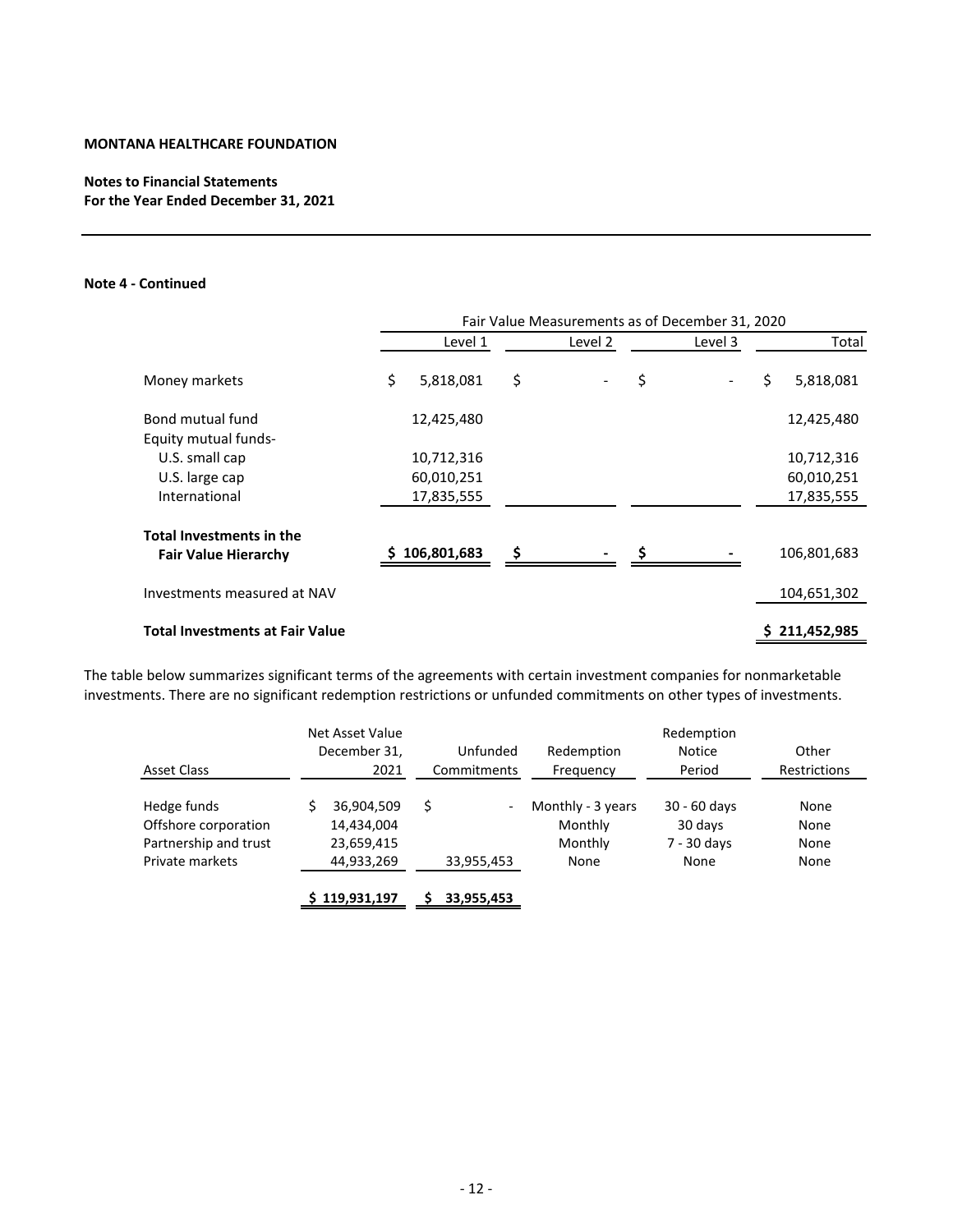# **Notes to Financial Statements For the Year Ended December 31, 2021**

## **Note 5 ‐ Fixed Assets**

Fixed assets consist of the following at December 31:

|                                    | 2021                   |   | 2020                 |
|------------------------------------|------------------------|---|----------------------|
| Software<br>Leasehold improvements | \$<br>50,820<br>64,715 | S | 50,820<br>64,715     |
| Less accumulated depreciation      | 115,535<br>(105, 371)  |   | 115,535<br>(95, 207) |
| <b>Fixed Assets, Net</b>           | 10,164                 |   | 20,328               |

Depreciation expense totaled \$10,164 and \$31,736 for the years ended December 31, 2021 and 2020, respectively.

#### **Note 6 ‐ Grants Payable**

Grants authorized but unpaid at year end are reported as liabilities. Grants authorized are payable as follows:

For the Year Ending December 31,

|      | S. | 2,754,931   |
|------|----|-------------|
| 2023 |    | 418,205     |
| 2022 |    | \$2,336,726 |

There were conditional grant commitments to a related party (Note 10) of \$800,000 and \$1,200,000 as of December 31, 2021 and 2020, respectively. There is no discount to present value as of December 31, 2021 and 2020.

## **Note 7 ‐ Net Assets With Donor Restriction**

At December 31, 2021, net assets with donor restrictions consisted of one contribution restricted for use related to food security. At December 31, 2020, net assets with donor restrictions consisted of two contributions restricted for use related to improving substance abuse prevention and treatment in Montana.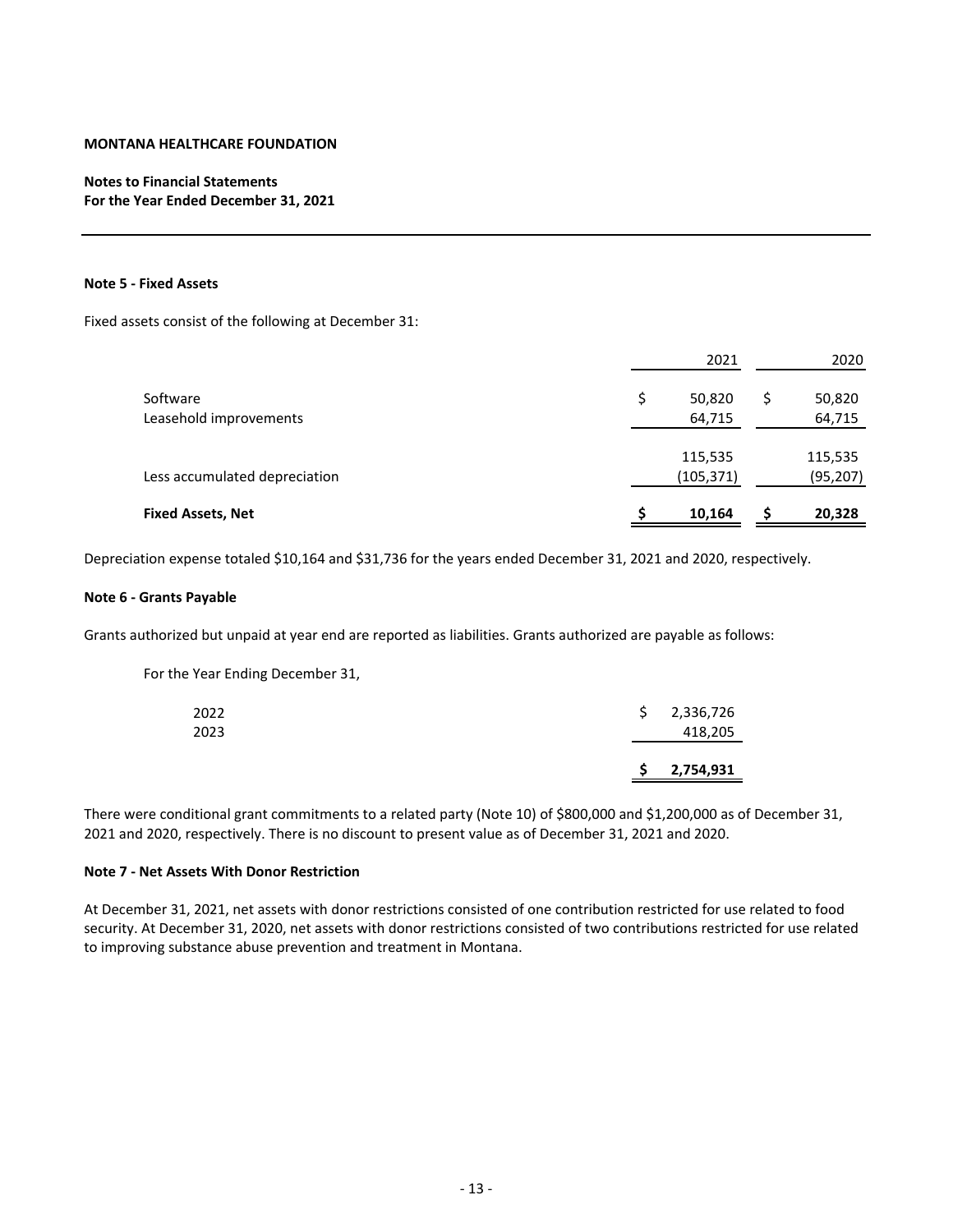# **Notes to Financial Statements For the Year Ended December 31, 2021**

#### **Note 8 ‐ Commitments**

**Operating Lease ‐** The Foundation entered into a lease for office space that began on December 1, 2018 and terminates on November 30, 2023, with an option to renew for an additional five years with 90 days written notice. Monthly payments began at \$7,869 per month and increase to \$8,719 over the term of the lease. Future minimum lease payments are as follows:

For the Year Ending December 31,

| 2022<br>2023 |  | 102,296<br>95,909 |
|--------------|--|-------------------|
|              |  | 198,205           |

Rental expense for the years ended December 31, 2021 and 2020, totaled \$142,324 and \$133,371, respectively, and included CAM charges incurred during the year.

**Employment Agreement ‐** The Foundation has entered into four employment agreements with key members of management with contracts that expire between December 31, 2022 and 2026. All agreements would require payments to the employee for the remaining term of the contract if the Foundation were to terminate the agreement without good cause.

#### **Note 9 ‐ Retirement Plan**

The Foundation has established a 401(k) Plan. All employees are eligible to enroll a month after beginning their employment. The Foundation matches up to 100% of employees' contributions up to 6% of participants' eligible compensation as of December 31, 2021. Matching expense totaled \$86,511 and \$55,151 for the years ended December 31, 2021 and 2020, respectively.

#### **Note 10 ‐ Related Party Transactions**

The Foundation paid stipends totaling \$240,000 and \$168,000 to Board Trustees during each of the years ended December 31, 2021 and 2020, respectively.

During 2020, the Foundation issued its largest grant of \$1,850,000 to a newly formed nonprofit, the Montana Public Health Institute (the Institute). This grant is conditional and payable over five years. The CEO and a trustee of the Foundation serve on the board of the Institute. The Foundation made payments to the Institute of \$200,000 and \$450,000 during the years ended December 31, 2021 and 2020, respectively. The Foundation had outstanding grants payable to the Institute of \$400,000 and \$200,000 at December 31, 2021 and 2020, respectively.

#### **Note 11 ‐ Quasi‐Endowment**

In 2016, the Foundation established a quasi-endowment to segregate the management of the initial \$40,200,000 of assets transferred to the Foundation upon its initial formation in 2013, as described in Note 1. The Foundation had \$54.8 million and \$48.9 million of its net assets without donor restriction as a quasi-endowment, as of December 31, 2021 and 2020, respectively.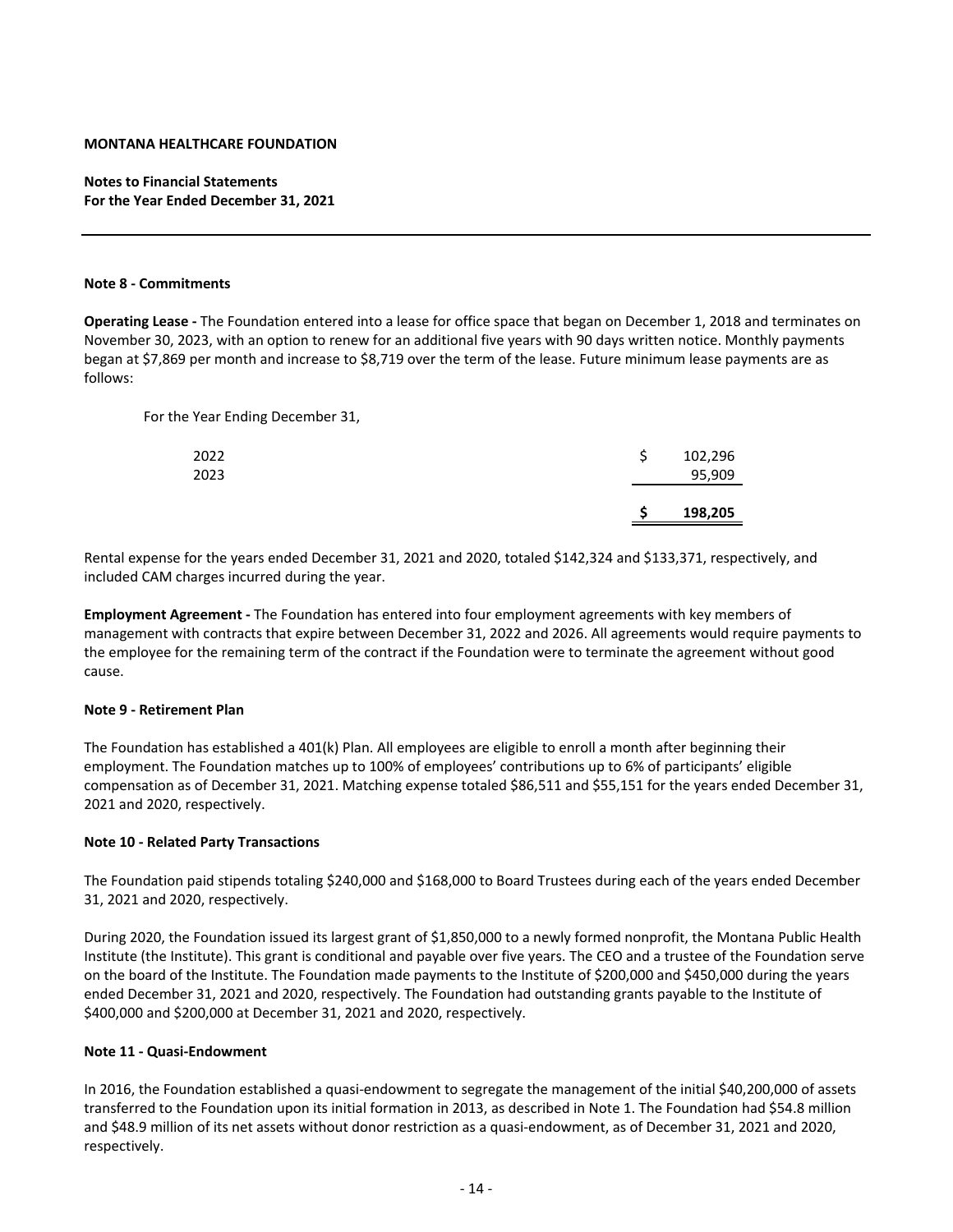# **Notes to Financial Statements For the Year Ended December 31, 2021**

#### **Note 11 ‐ Continued**

Changes to quasi‐endowment net assets are as follows:

| <b>Without Donor</b> | With Donor    |                   |
|----------------------|---------------|-------------------|
| Restriction          | Restriction   | Total             |
| 48,886,551<br>\$     | \$            | \$<br>48,886,551  |
|                      |               |                   |
| (72, 447)            |               | (72, 447)         |
| 1,937,412            |               | 1,937,412         |
| 6,739,068            |               | 6,739,068         |
| 8,604,033            |               | 8,604,033         |
| (2,659,428)          |               | (2,659,428)       |
| 54,831,156<br>S.     | \$            | 54,831,156<br>\$  |
|                      |               |                   |
|                      |               |                   |
| Restriction          | Restriction   | Total             |
| 46,027,117<br>Ś.     | \$            | \$<br>46,027,117  |
|                      |               |                   |
| (79, 880)            |               | (79, 880)         |
| 448,428              |               | 448,428           |
| 4,924,570            |               | 4,924,570         |
| 5,293,118            |               | 5,293,118         |
| (2,433,684)          |               | (2,433,684)       |
|                      | Without Donor | <b>With Donor</b> |

**Return Objectives and Risk Parameters ‐** The Foundation has adopted investment policies for endowment assets that attempts to earn a return that preserves the trust assets in perpetuity and maximizes the income available to fulfill the Foundation's charitable purpose. The endowment assets are diversified among several asset classes to achieve the Foundation's return goal while maintaining acceptable levels of risk.

**Endowment Net Assets, December 31, 2020 \$ ‐ 48,886,551 \$ \$ 48,886,551**

**Strategies Employed for Achieving Objectives ‐** To satisfy its long‐term return goal, the Foundation relies on a total return strategy in which investment returns are achieved through both income and net realized and unrealized capital gains. The Foundation targets a diversified asset allocation that places a greater emphasis on equity-based investments to achieve its long‐term return goal.